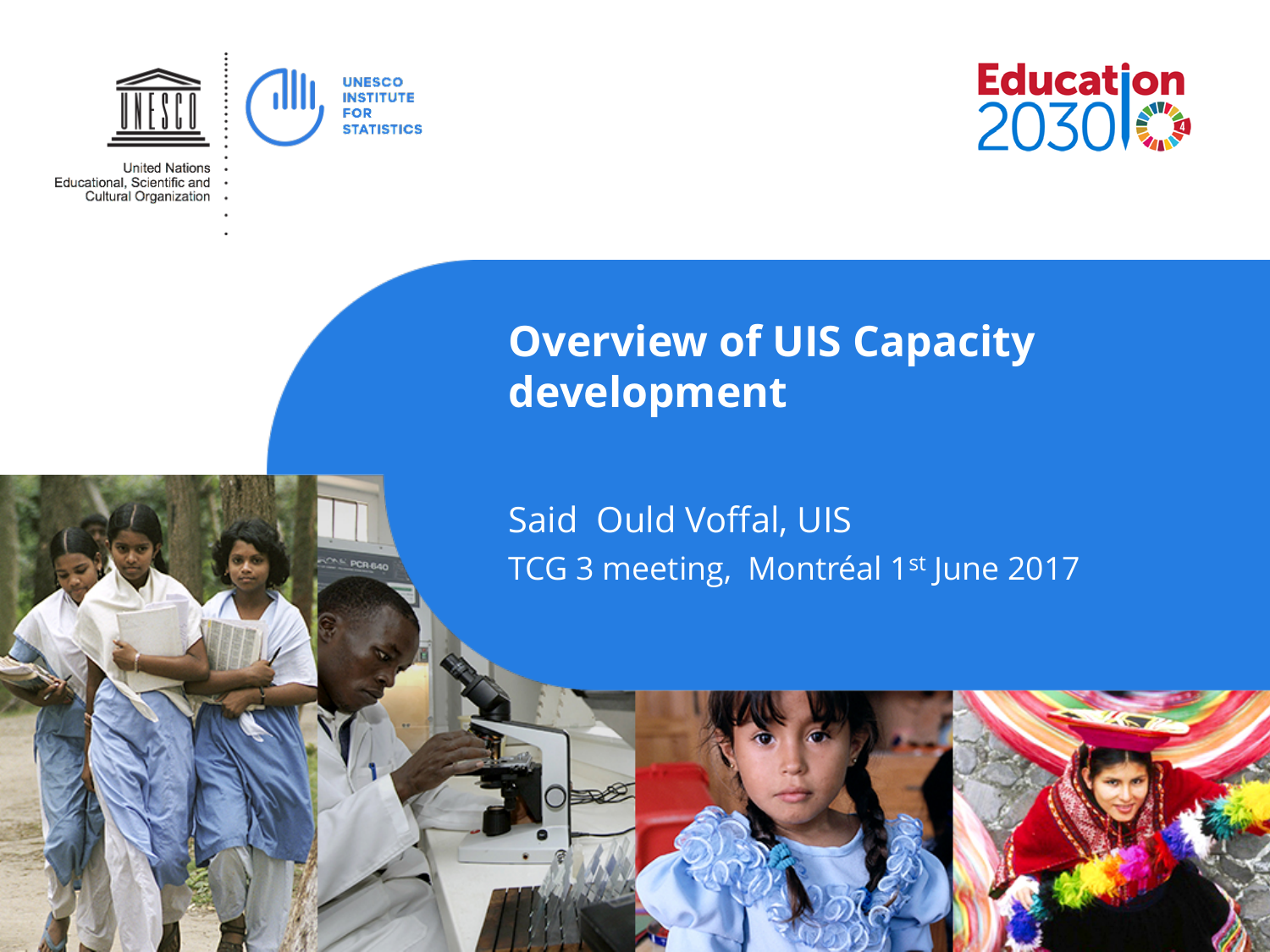

- **Quick Overview**
- **What is National Capacity Building?**
- **What is UIS approach and strategy?**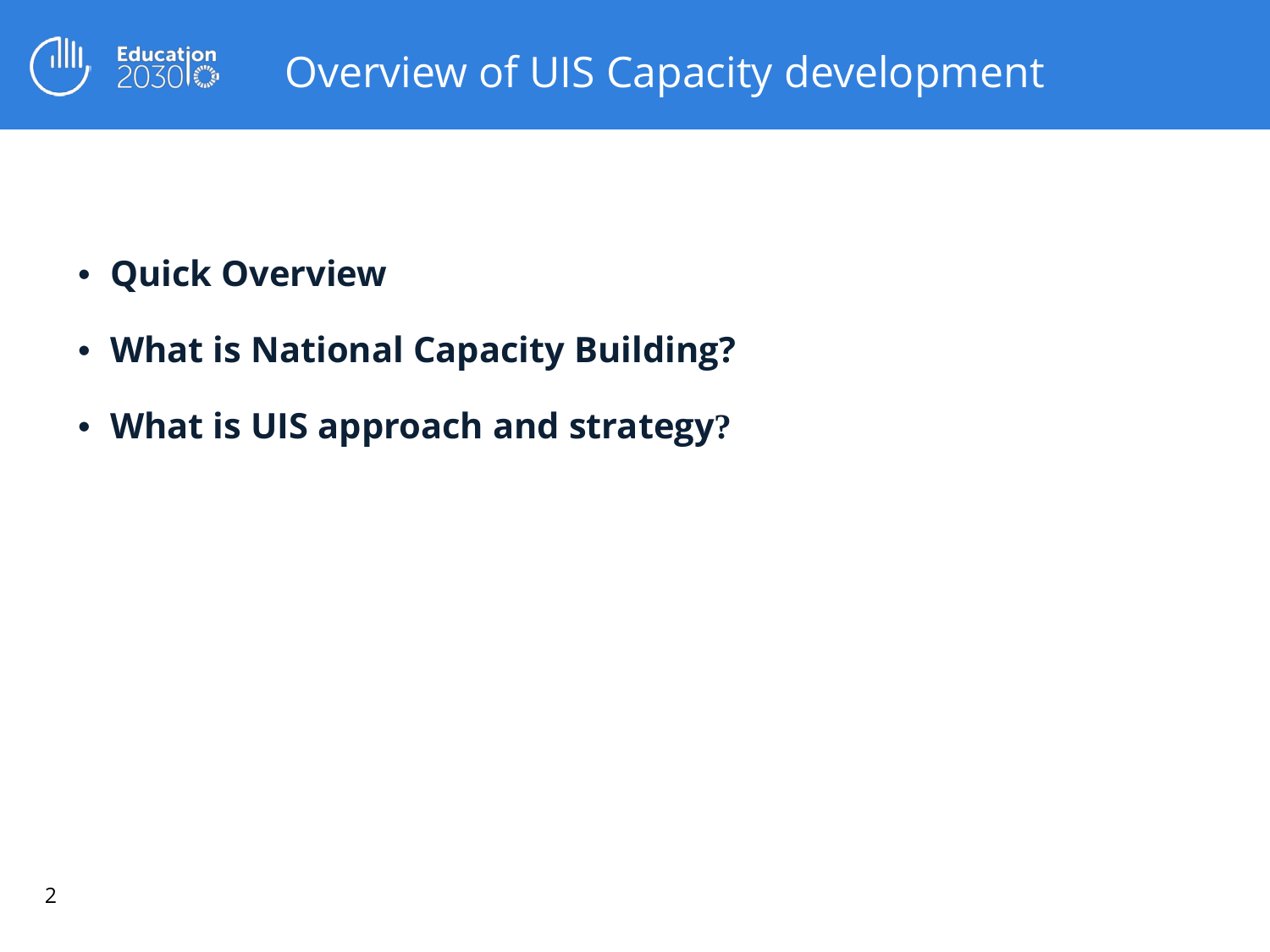UIS has long experience in engaging in statistical capacity building activities:

- Diagnosis and improvment of Education Managament Information Systems (EMIS) 2003-2007;
- Organization of annual regular training regional workshops
- Specific thematic projects: Education finance(with GPE support), Out-of-School (with UNICEF), Teachers (in Asia) etc…;
- Tailored national technical trainings on data and indicators (frequent)
- Production of tools, methodologies an classiffications : ISCED, National Education Accounts (NEA), OOS Operational Manual, Means Years of Schooling, online indicator methodologies/glossary/metadata, etc…;
- Project in the Pacific (UIS-DFAT)
- CapED Project with the related-generated tools

 $\triangleright$  Increased demand and challenges with SDG 4 and Education 2030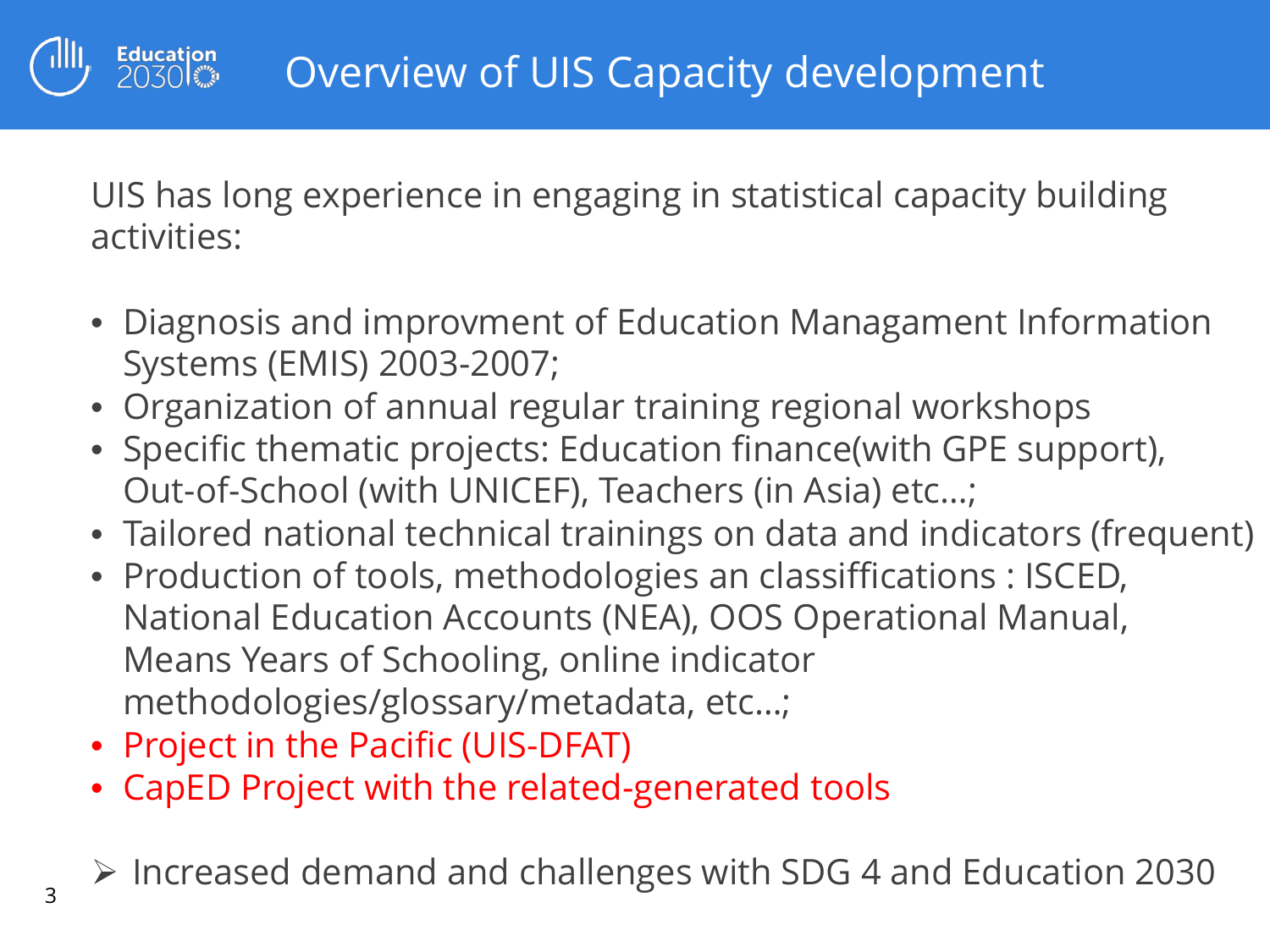#### Education<br>2030 Overview of UIS Capacity development

- SDGs Context
	- Wider scope of data sources required
	- Multiple types of data (Admin-Assessment-HHS etc…)
	- Complexity of SDG4 indicator framework
	- $\triangleright$  UIS will support Member States in the design, implementation, and monitoring of National Strategies for the Development of Education Statistics (NSDES). To produce relevant and quality information for monitoring SDG targets.
	- $\triangleright$  This should also lead to improvements in the national capacity to report timely and more reliable cross-nationally comparable data.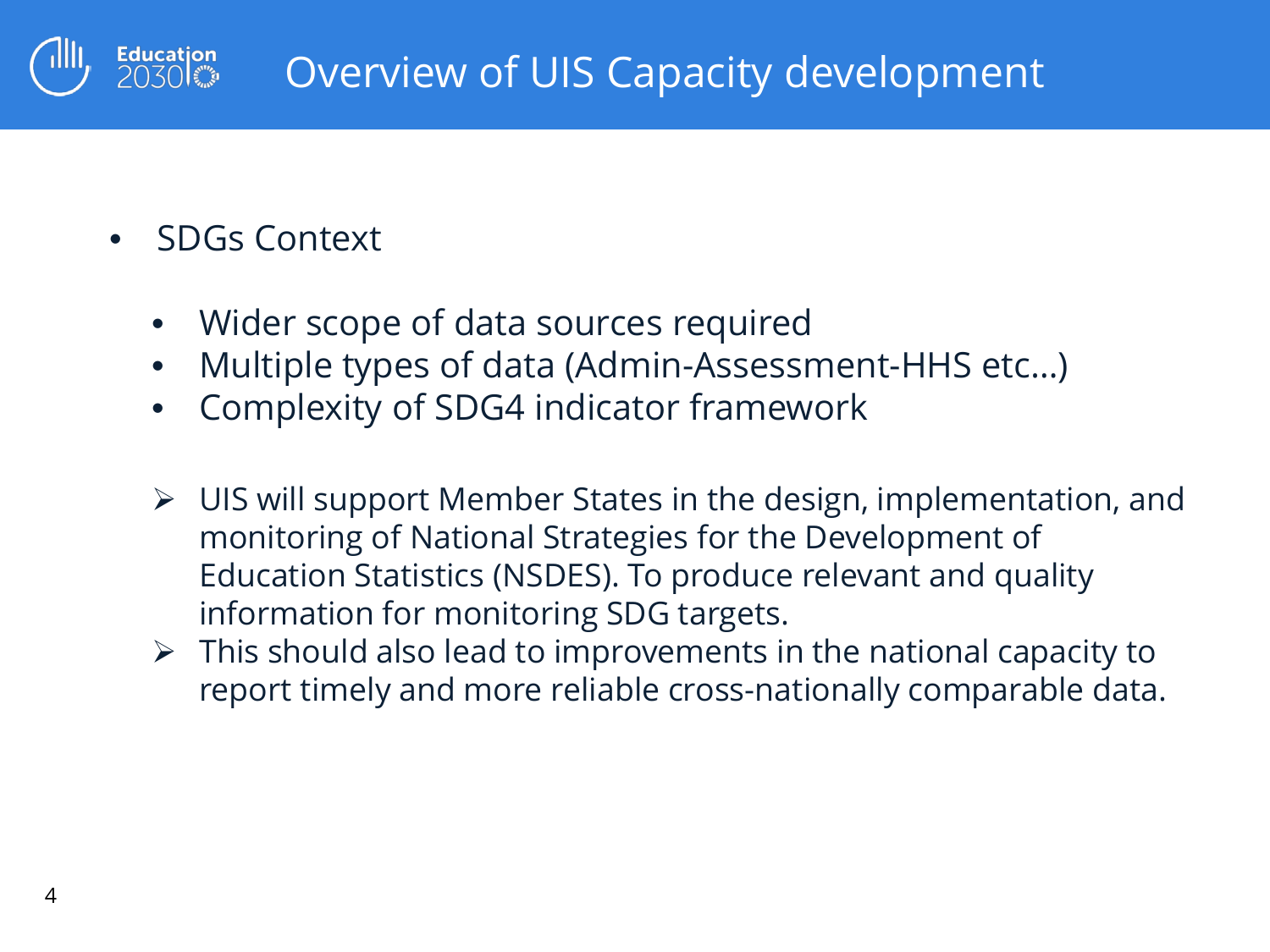# Capacity development framework



Education<br>2030

<u>alli</u>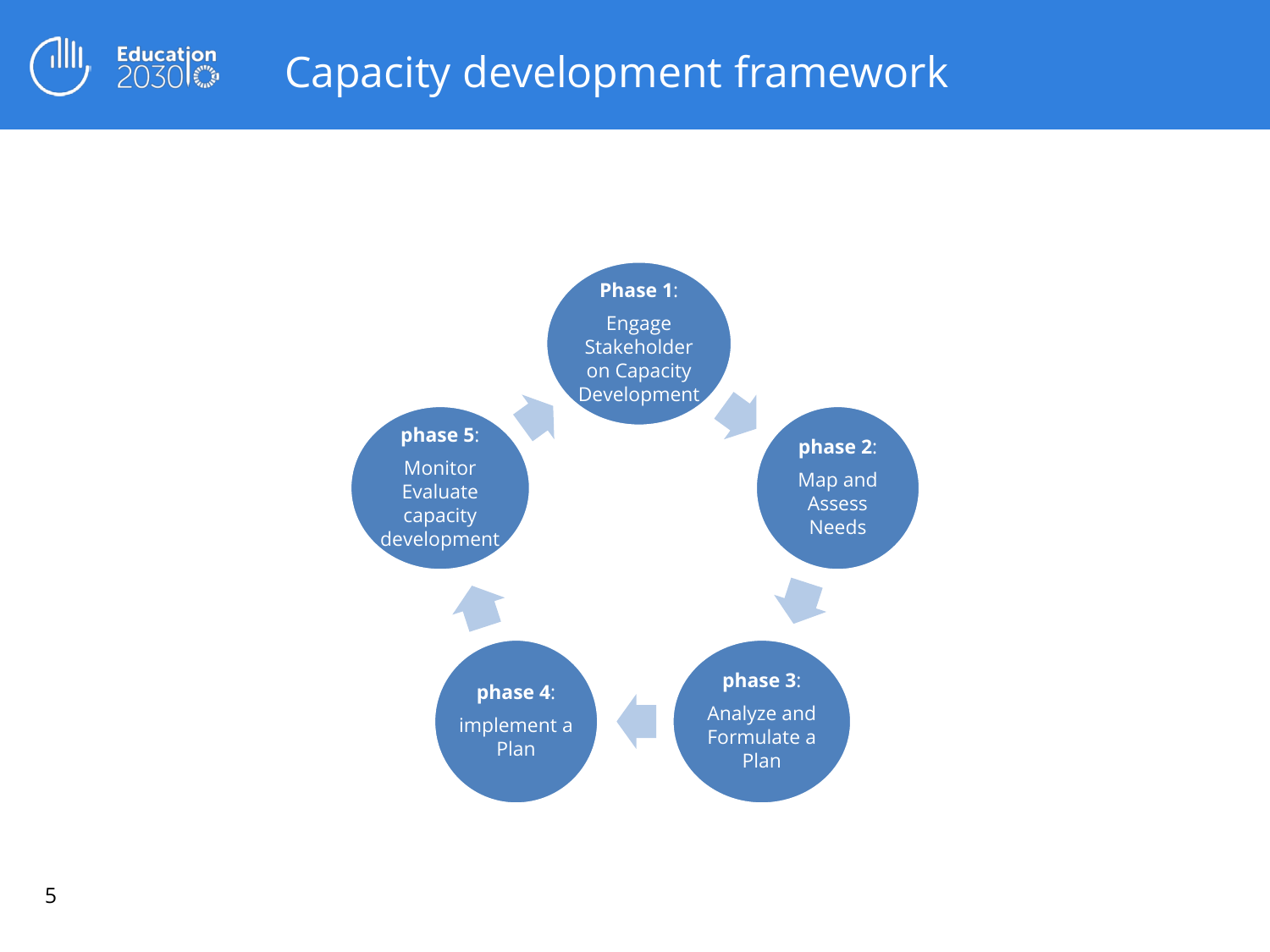## **How to tailor capacity building interventions to country specific needs and resources?**

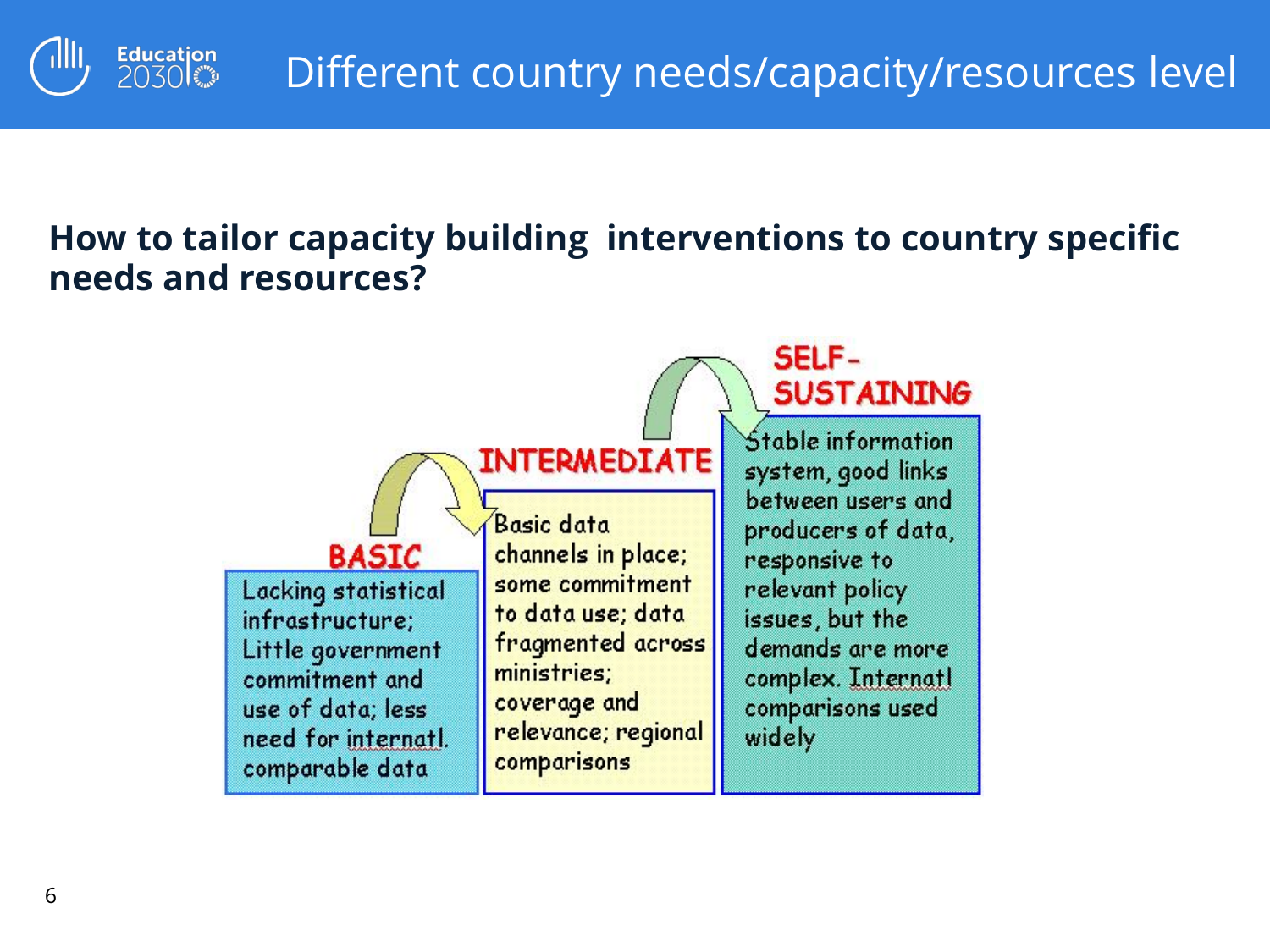## **UIS ' Approach**

The complexity and multiplicity of data requirement would imply for an effective monitoring SDG4 to set up an Education data platform with a strong coordination and collaboration at country level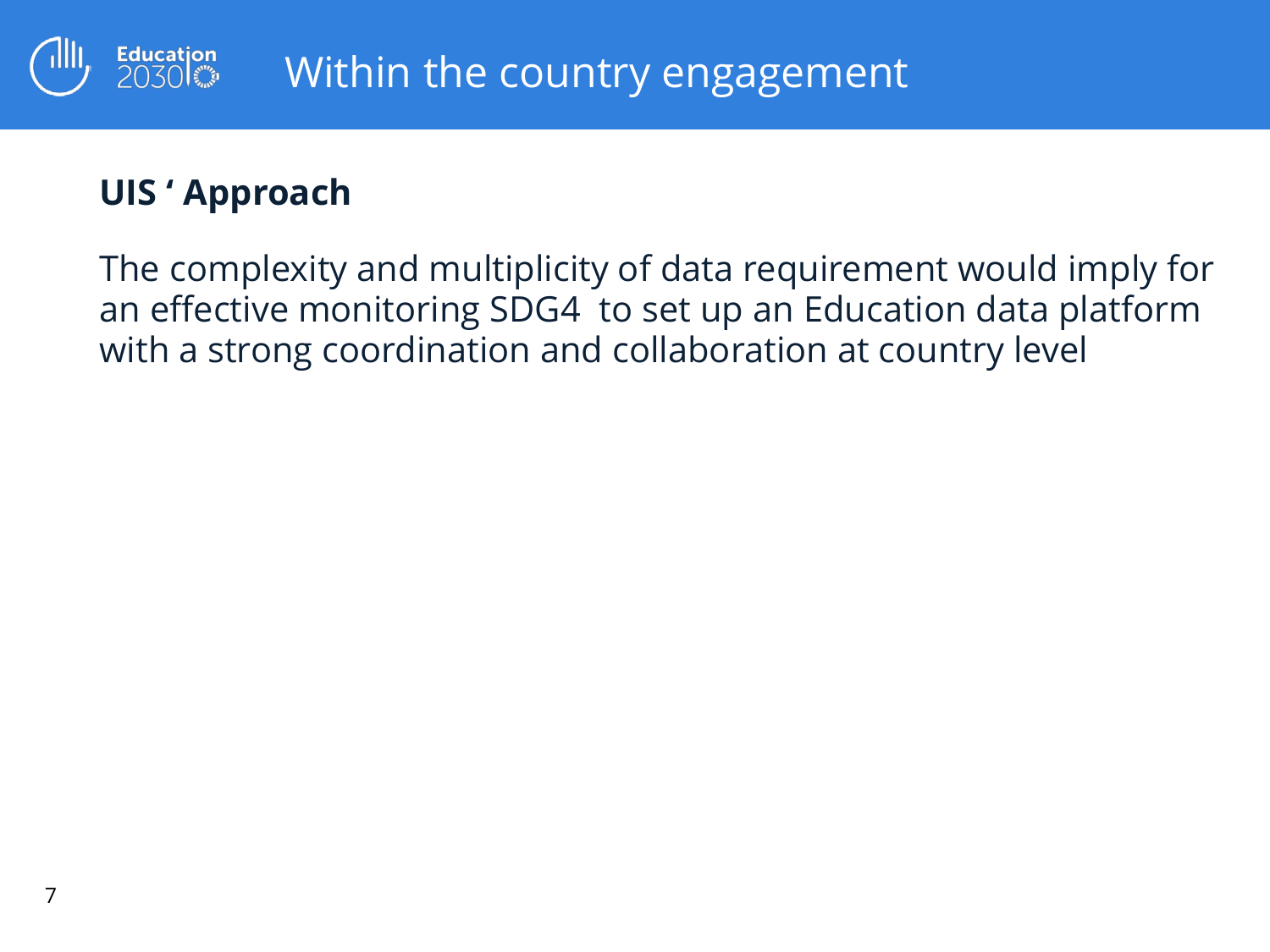# UIS Capacity development implementation model



Education<br>2030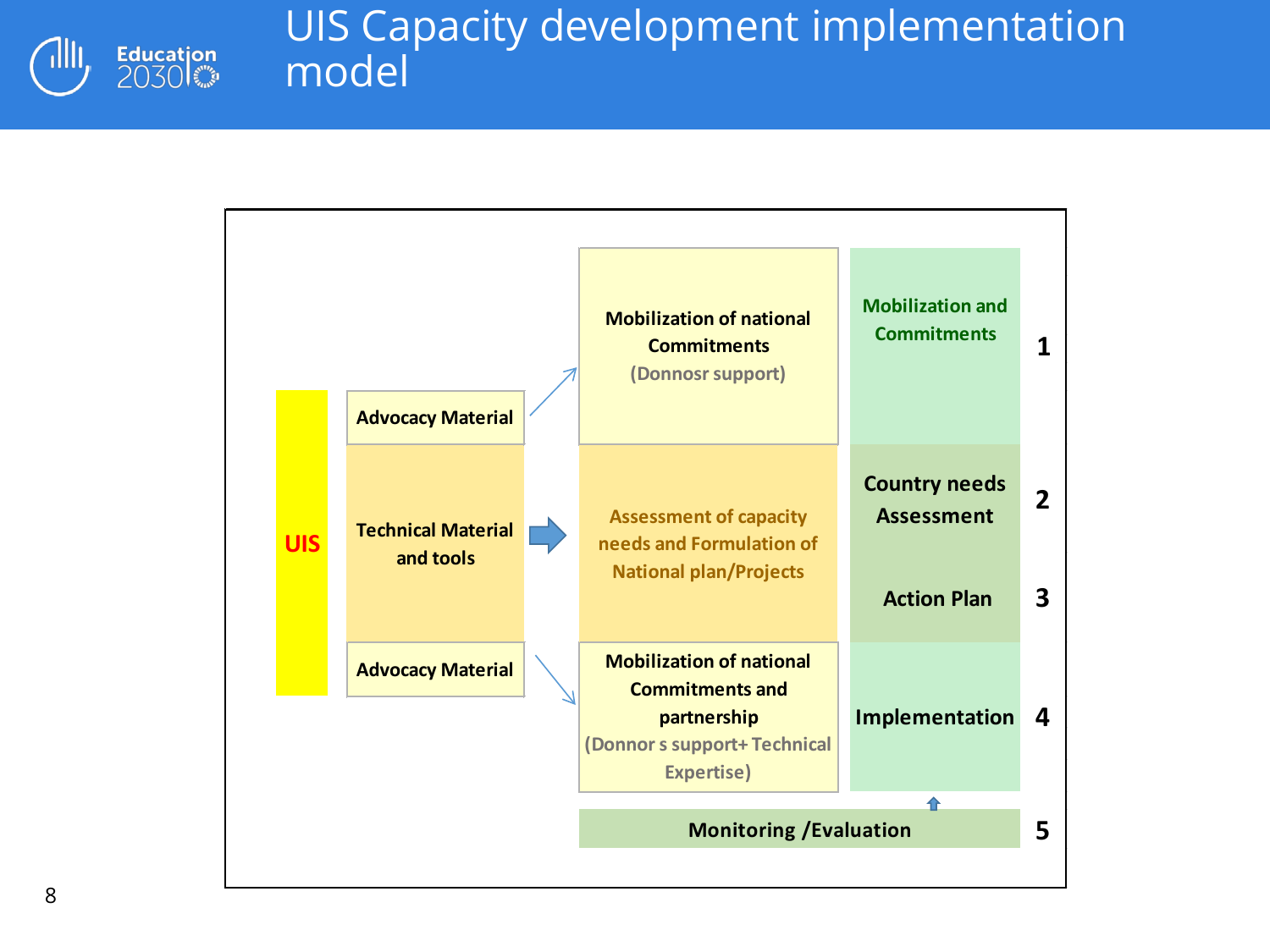## UIS Capacity development implementation model



Education<br>2030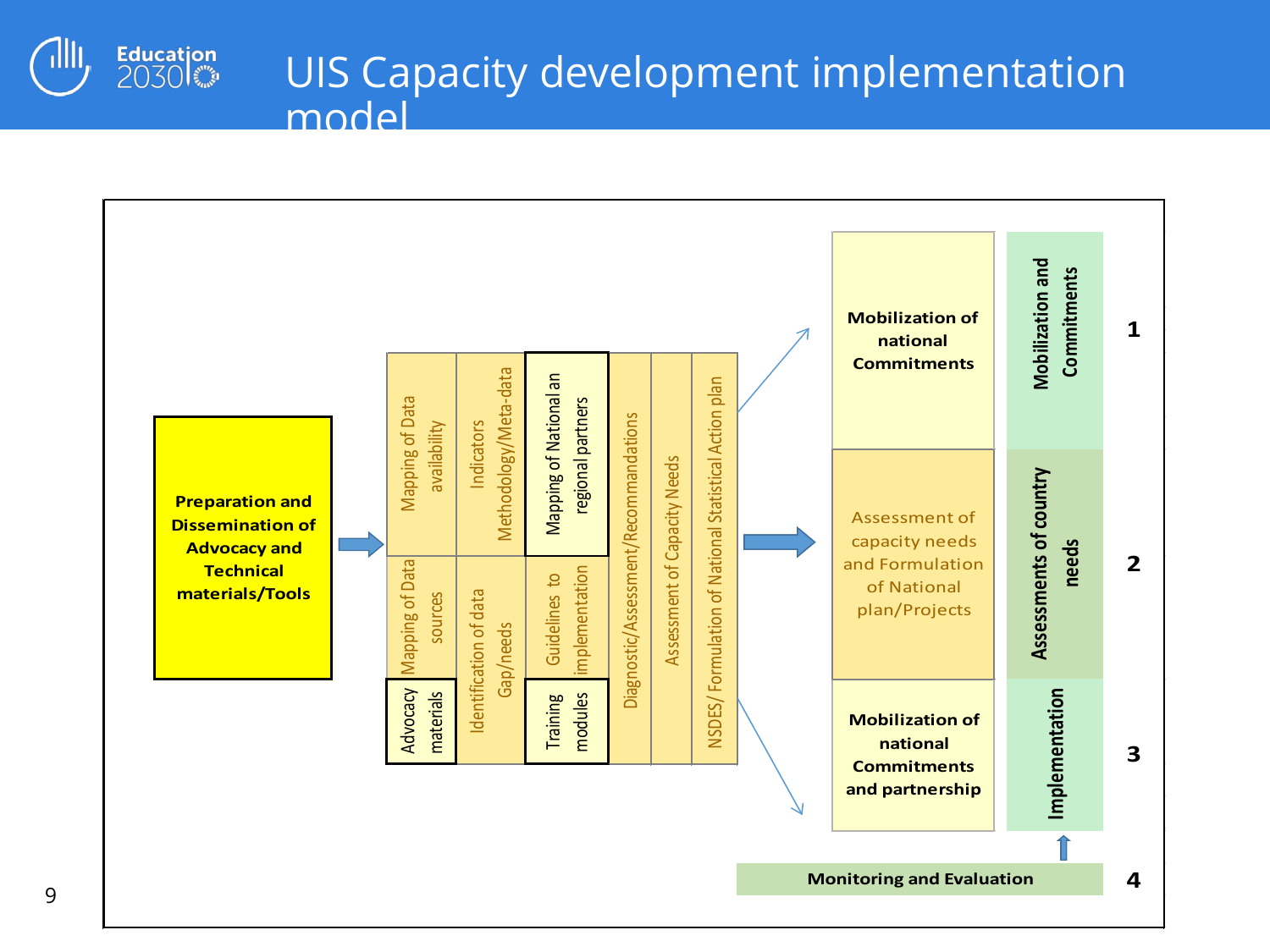

- Lack of resources available in relation to the big demand
- Difficult to define areas of priorities/niche (because of the diversity of demand) and stick to them
- Follow up and institutionalization
- Coordination with other partners involved in capacity building
- At which level of implementation should we go
- To respond to these challenges the UIS is currently reviewing and revising its capacity building strategy. And we expect to learn also a lot from the work of WG2 on Capacity Building .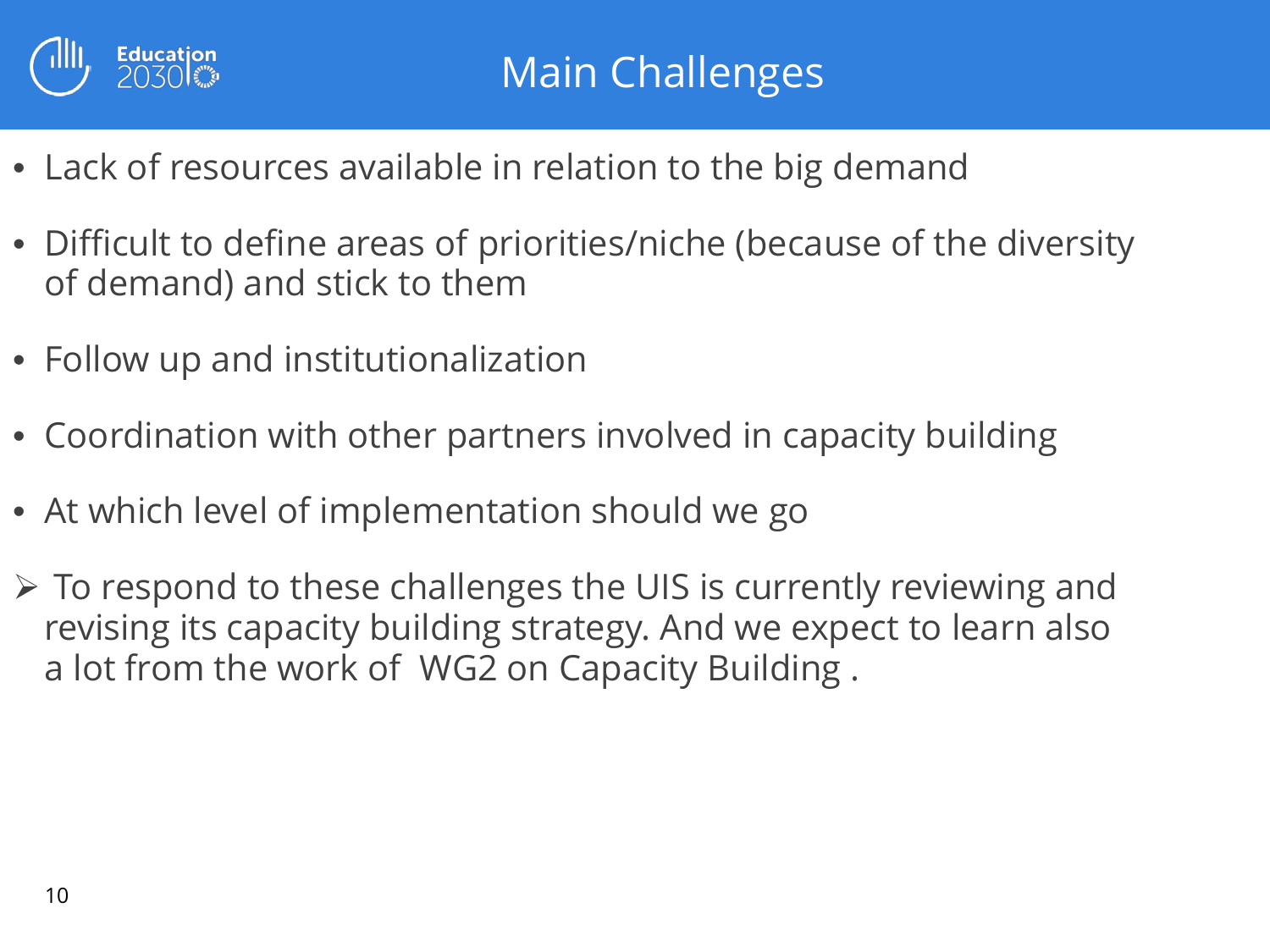

**E PCR ELSA** 

**United Nations** Educational, Scientific and Cultural Organization



**Pacific Capacity building Project UIS-SPC/DFAT. 2015-2018** Said Ould Voffal, UIS TCG3 meeting, Montréal, 1<sup>st</sup> June 2017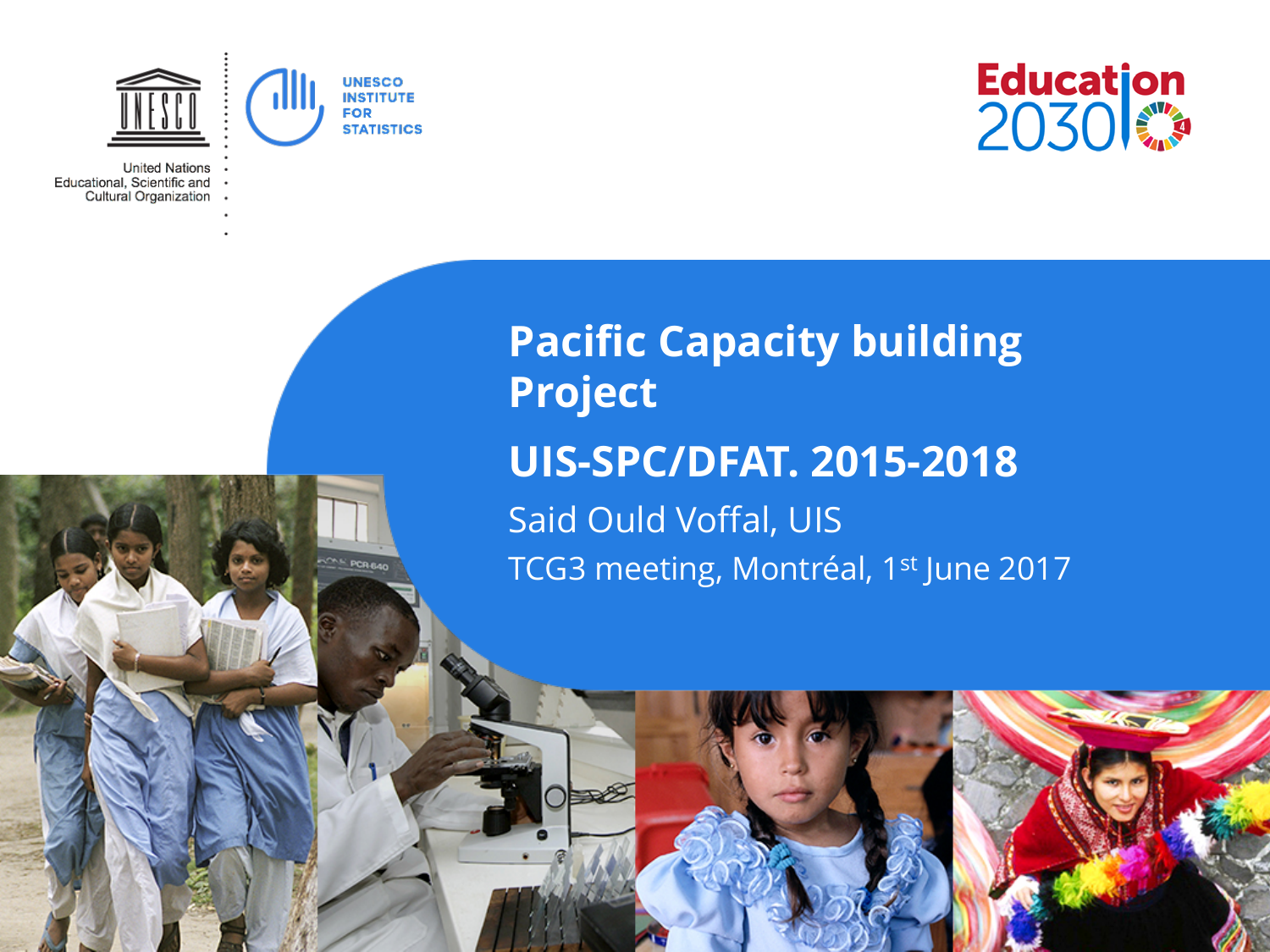#### Education<br>2030 UIS Pacific Capacity building Project

#### **Background**

- The Pacific Islands Countries (PICs) are characterized, among other things by:
- $\triangleright$  Low response rates to international surveys
- $\triangleright$  but also by a generally low quality of the data produced
- $\triangleright$  Poor visibility of education issues in the Pacific at the international level primarily due to **the lack of available data**; and
- **Week statistical systems** which hinder efforts by governments and donors to monitor regional progress towards international and national education goals..
- The need for **statistical capacity building** to enable countries to collect, produce and analyse data of good quality in order to formulate evidence-based education policies.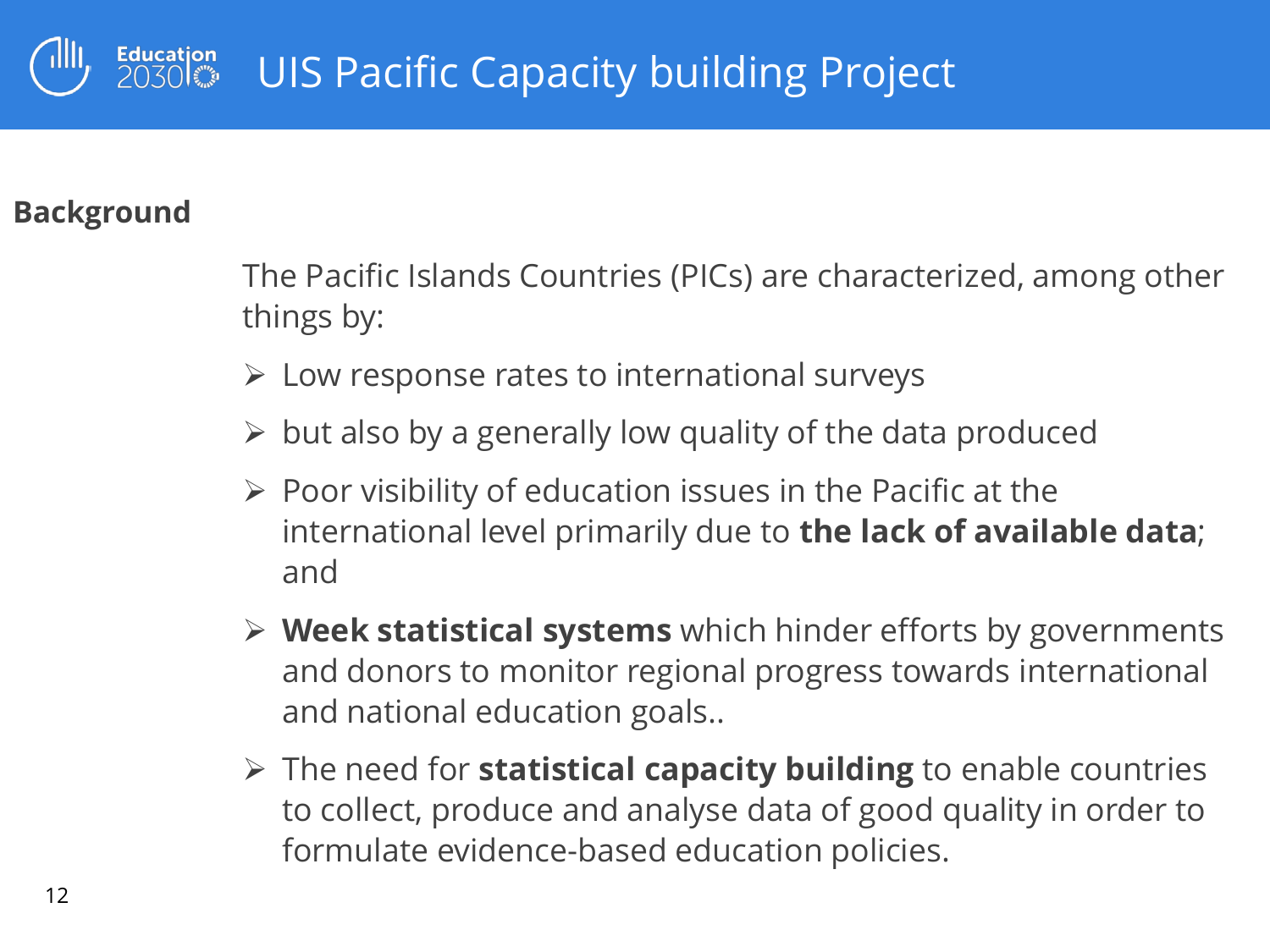

### **Introduction**

The UIS and the Australian Department of Foreign Affairs and Trade (DFAT) have established a partnership to support UIS statistical activities in the Pacific. UIS is seeking to improve international and regional monitoring of education through increase capacity support to Member states and the Regional EMIS Facilities.

### $\triangleright$  The project proposal was based on:

- **Close consultation with National and regional** statistical authorities and
- Aligned with the UIS Medium term Strategy 2014- 2021
- $\triangleright$  Given the complex nature of the work, the UIS is seeking to establish a multi-year agreement with DFAT in order to build a stable financial base required for an efficient execution of the work.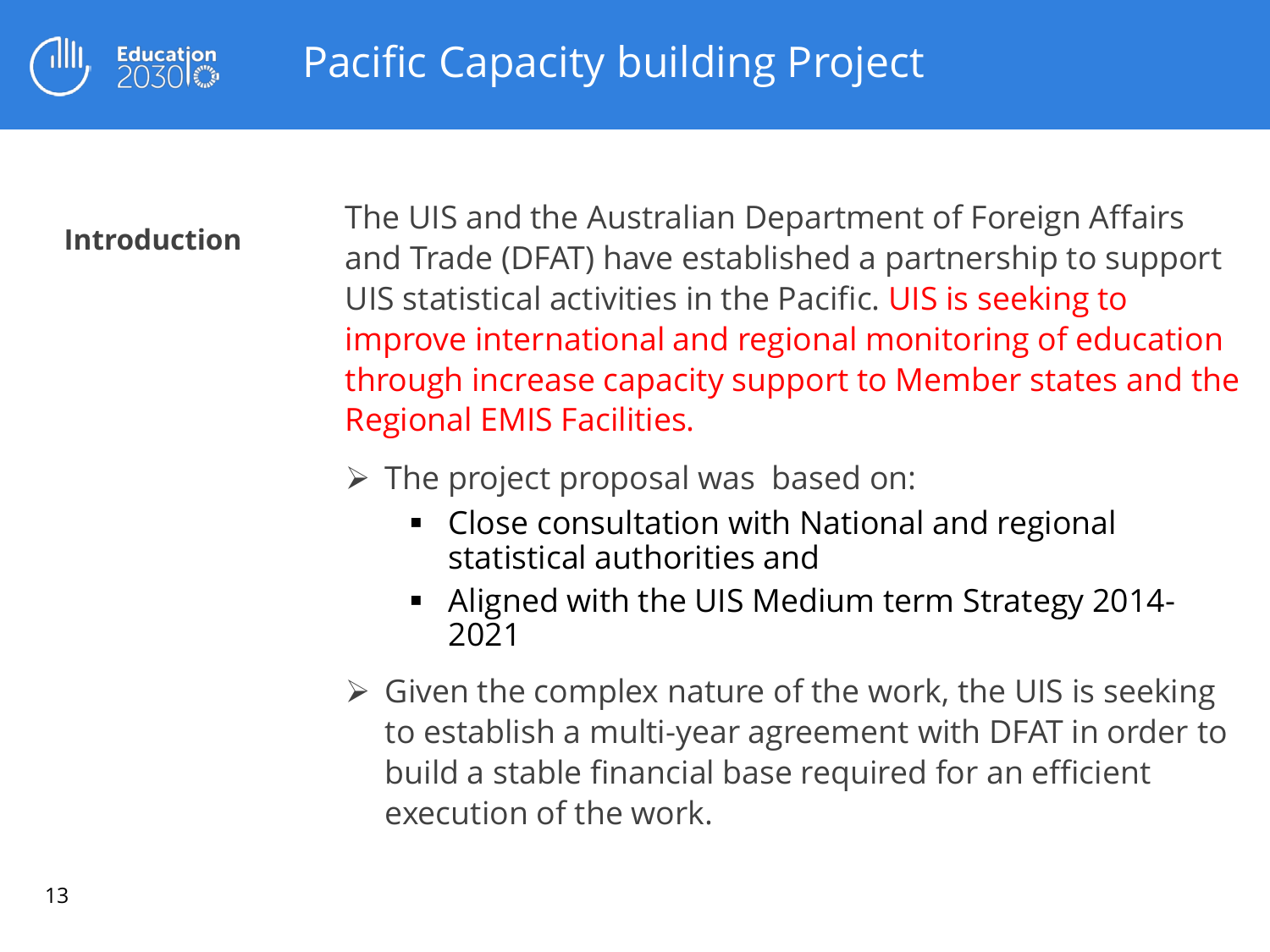**Reinforcement of the UIS presence in the Pacific with DFAT support**

,

- $\triangleright$  Need to reinforce the UIS presence in the Pacific in a relevant and sustainable way
- $\triangleright$  UIS' resources dedicated to the project based in Apia (Samoa):
	- **1** Cluster advisor
	- **1** assistant project officer
	- $+ 1$  consultant
- UIS Apia team is also supported by UIS Montreal team and UIS Asia regional office in Bangkok
- Technical Collaboration/Cooperation with the Secretariat of the Pacific Community (SPC) and the Pacific Islands Forum Secretariat (PIFS) and other partners involved in the reinforcement of the education statistical capacity in the Pacific.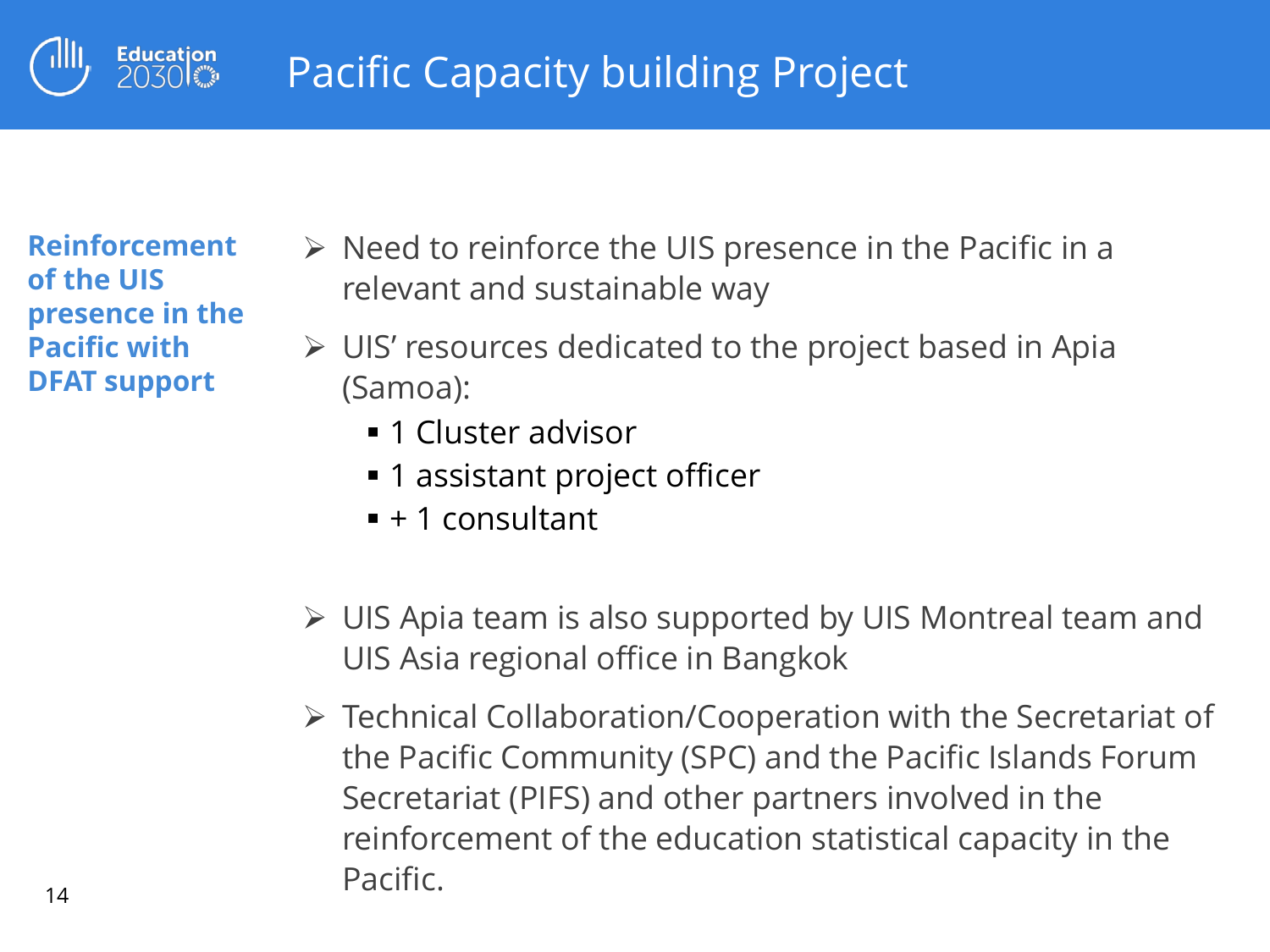**UIS' Work** 

**programme to** 

**support and** 

**complement** 

**regional activities**

Major issue addressed by the project :

 The need for **statistical capacity building - The lack of available data**  and the **Week statistical systems.**

The UIS' project in the Pacific has 4 overarching goals:

- $\triangleright$  Goal1: Assess and improve the quality of education data collected in Pacific Island Countries (PICs);
- $\triangleright$  Goal 2: Improve the visibility of education progress in the Pacific at the international level;
- $\triangleright$  Goal 3: Improve the monitoring of progress against regional education agenda ;
- $\triangleright$  Goal 4: Increase usage of education statistics by stakeholders at the country and regional levels.

The 4 goals are directly aligned with the regional priorities and with the objectives of the Secretariat Pacific community (SPC) Regional EMIS Facility.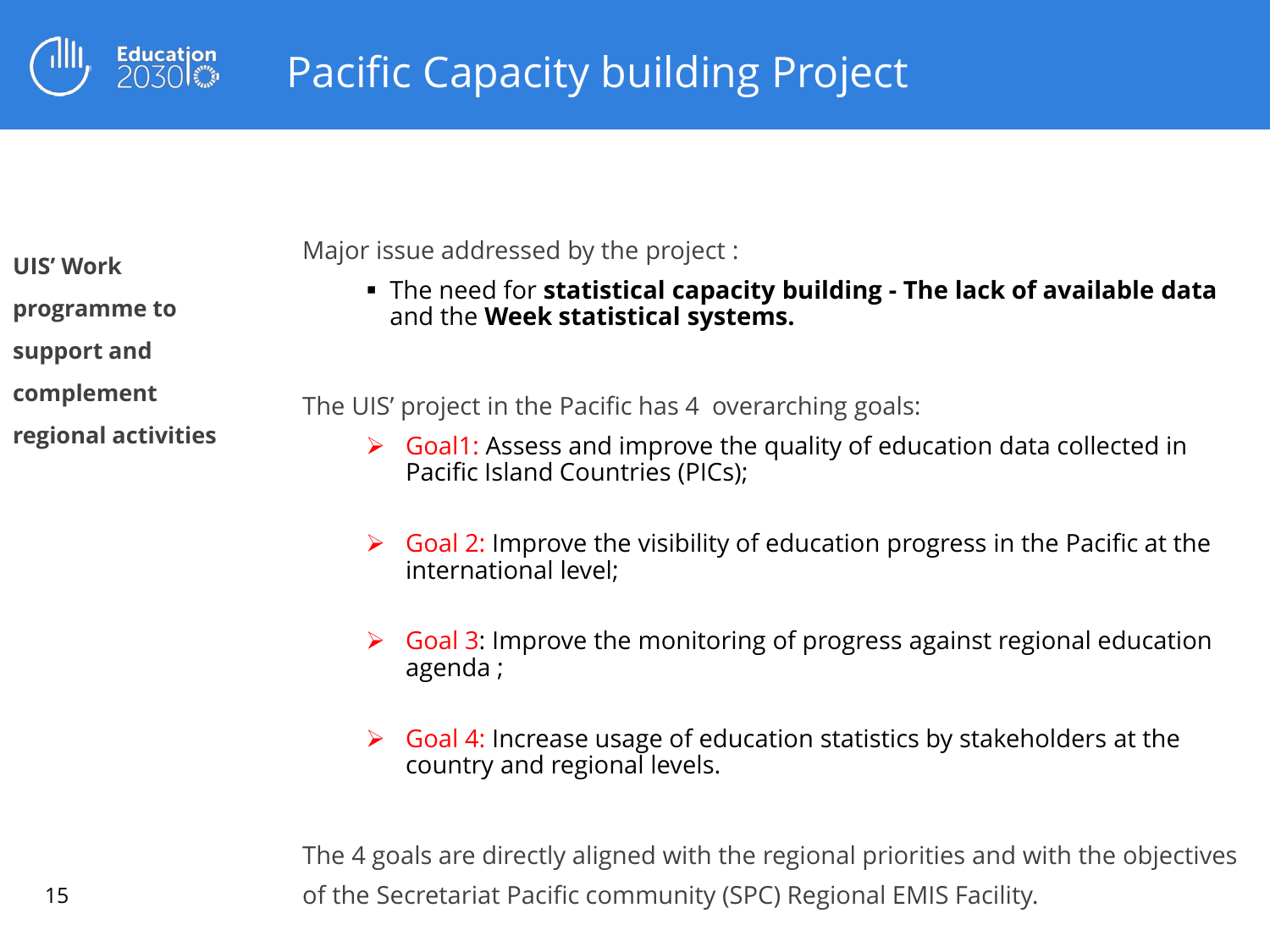#### Education<br>2030 Pacific Capacity building Project

### **Main Activities conducted**

**-Support to countries to fill the UIS questionnaires and coordinate communication with SPC and EMIS teams**

**-Support to produce quality data and increase the regional coverage**

**-Adapt UIS and apply Ed-DQAF methodology for the Pacific context**

**-Conduct DQAF in-depth diagnostics using full Ed-DQAF**

**-Guide to the Development of the NSDES and Advocacy**

**-Conduct regional trainings on how to calculate and interpret indicators**

16 **- Assist SPC with National training**

- **These plan activities have been conceived to help Improving the data production system**
- **Improving the production and the use of Education data**
- **Improving the PEDF indicators for monitoring and Evaluation**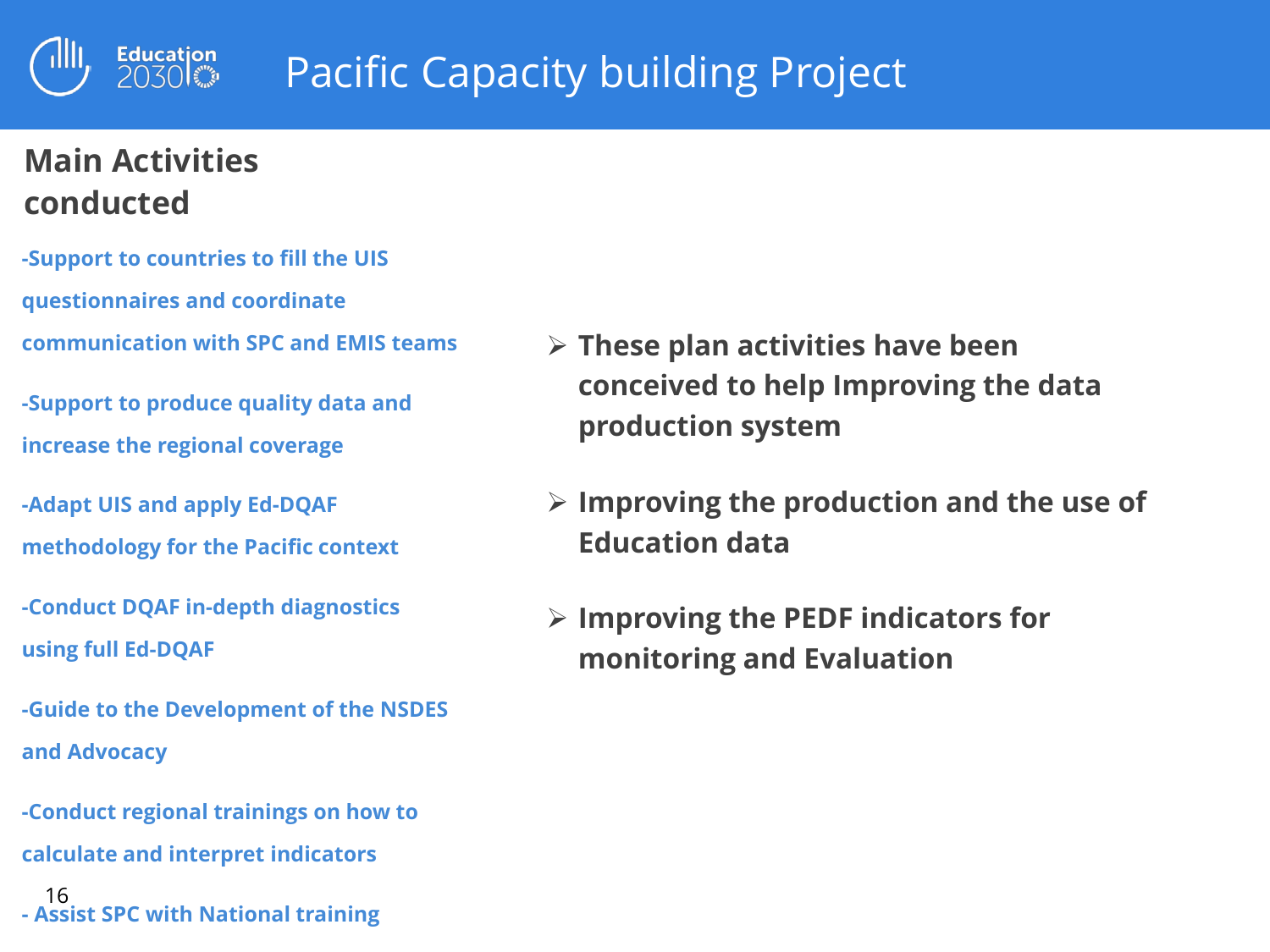#### Education<br>2030 Pacific Capacity building Project

### **Main Results**

Regular production of annual statistical digests: Palau, Marshall Islands, Vanuatu, Solomon Islands, Tonga, Cook Islands, Tuvalu and Samoa

Over the last 12 months, 8 countries have prepared their national education statistic digests including statistics for all levels of education

After two years of activities, the UIS regional work has led to:

- The adaptation of the first version of the Ed-DQAF tool
- The production of 3 DQA reports (Samoa, Kiribati, Tonga)
- The design of the online ED-DQAF tool currently in its testing phase
- The Roadmap towards the NSDES for Samoa
- The organisation of an advocacy meeting involving the main national partner to discuss the Ed-DQA recommendation and the roadmap towards Samoa NSDES
- Countries are starting to produce annual statistical digests on a more regular and timely basis, including data for global and regional indicators.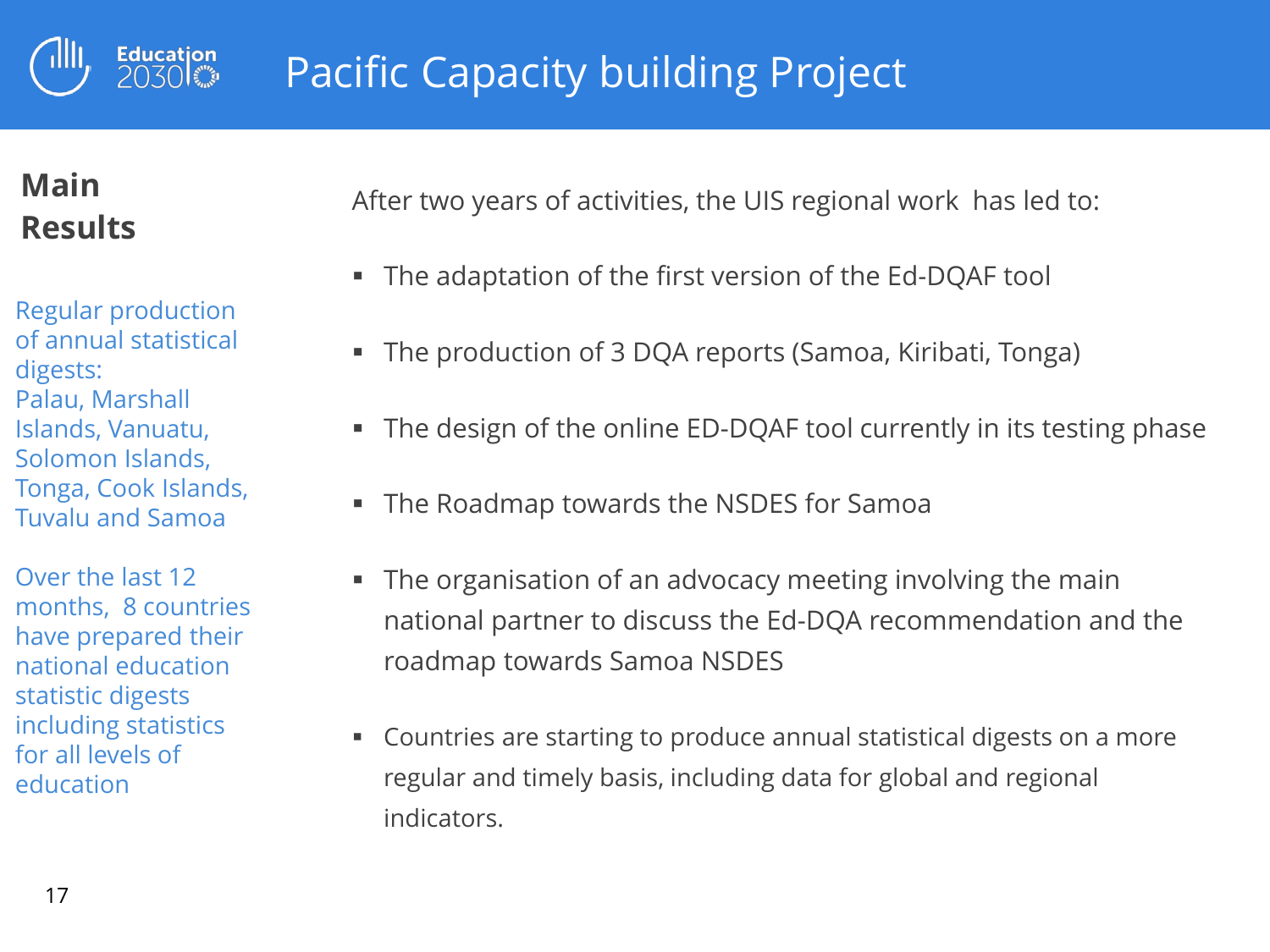#### **Educatjon** Pacific Capacity building Project

### **Main Results**

**Production of national statistics digests with education indicators linked to national education sector strategies**

**For example, Samoa has produced an education statistics digest that presents data on key performance indicators required for monitoring the national education sector plan.** 

18

#### **Improvement of the education statistics in the Pacific**

- An increased production, quality, visibility and use of education data in the region.
- An increased availability of international and regional education statistics in statistical publications and databases.
- At the international level, data from the Pacific region has been published in the Global Education Monitoring Report 2016, including specific reference to the PICs use of education systems to prepare children and their families for climate change.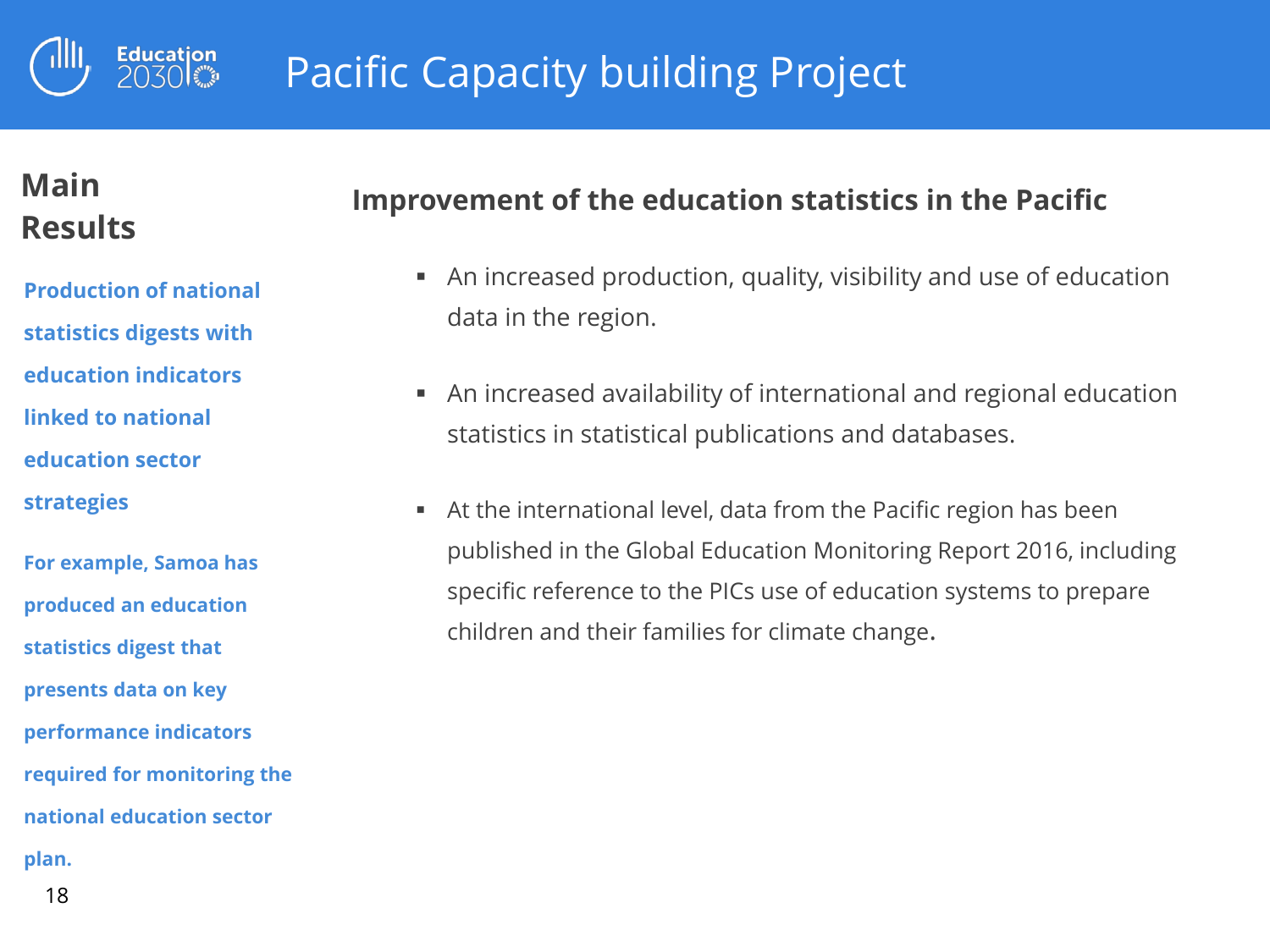

- Over the last 2 years, the response of PICs to requests for education data at the international level has increased with improvements in the submission of education data to the UIS.
- A greater proportion of PICs now report regularly data on student enrolment and teachers in early childhood, primary and secondary education.
- As a result of the data quality assessments, countries are now aware of the importance of investing in their capacity to collect, produce and analyse data.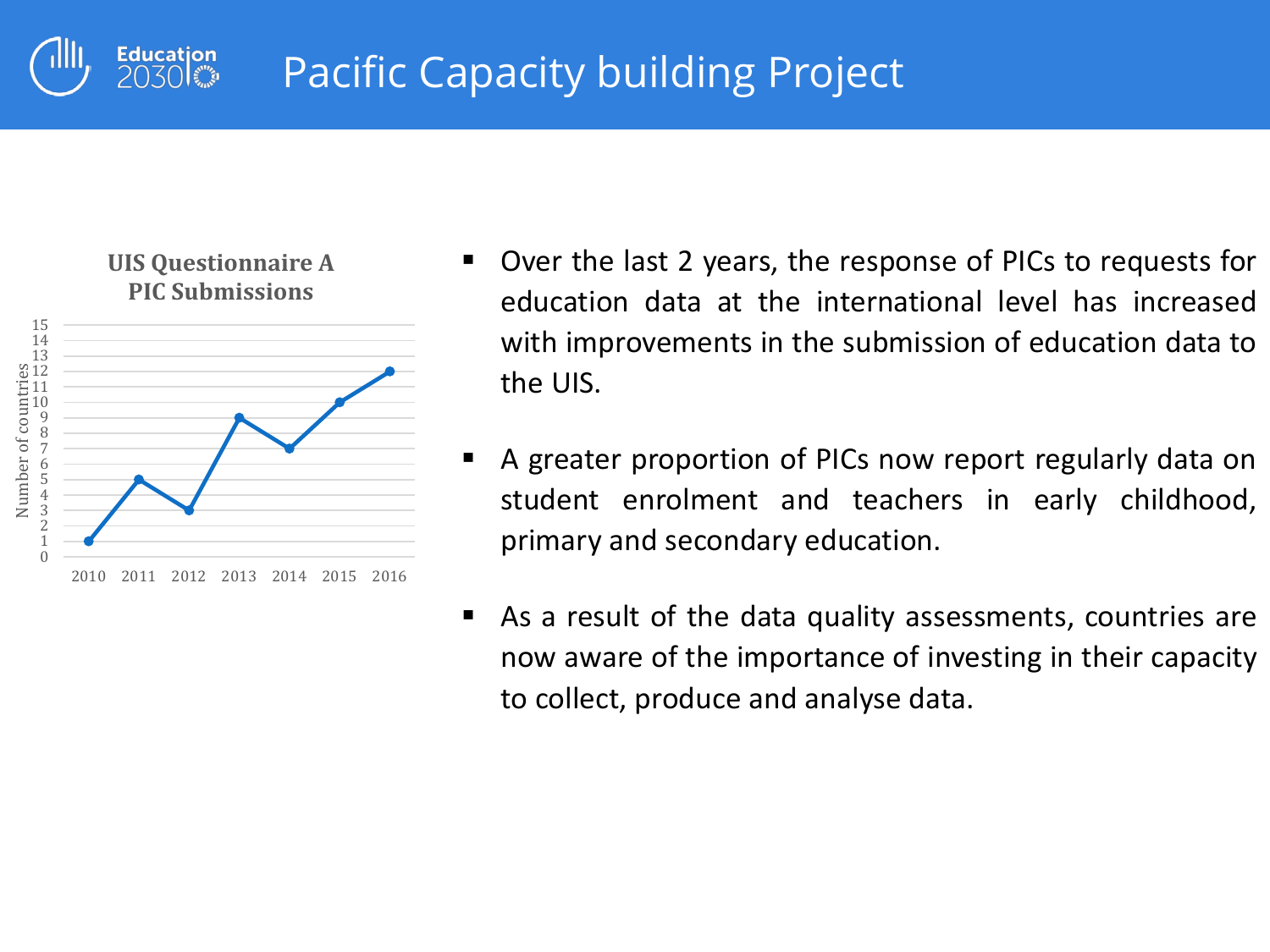**Main achievements, challenges and recommendation s**

To date, six countries have been assisted with planning their digests comprising technical advice on calculating education indicators and providing advice on how to structure their digests**.** 

 **At the international level**, the Pacific region has maintained a high response rate to the UIS questionnaire, (80%) with the 2016 survey round.

 $\triangleright$  This reflects the increased :

- Efforts of the UIS and regional partners (SPC) to support countries to submit data for the Annual Survey of Formal Education during 2016-2017.
- Level of communication and technical assistance with the completion of UIS questionnaires.
- **At the national level**, Pacific countries have produced national education statistics digests, including where possible relevant SDG and PEDF indicators, as well as indicators required for national planning.

However, there are still additional efforts needed to improve the quality of the submitted data.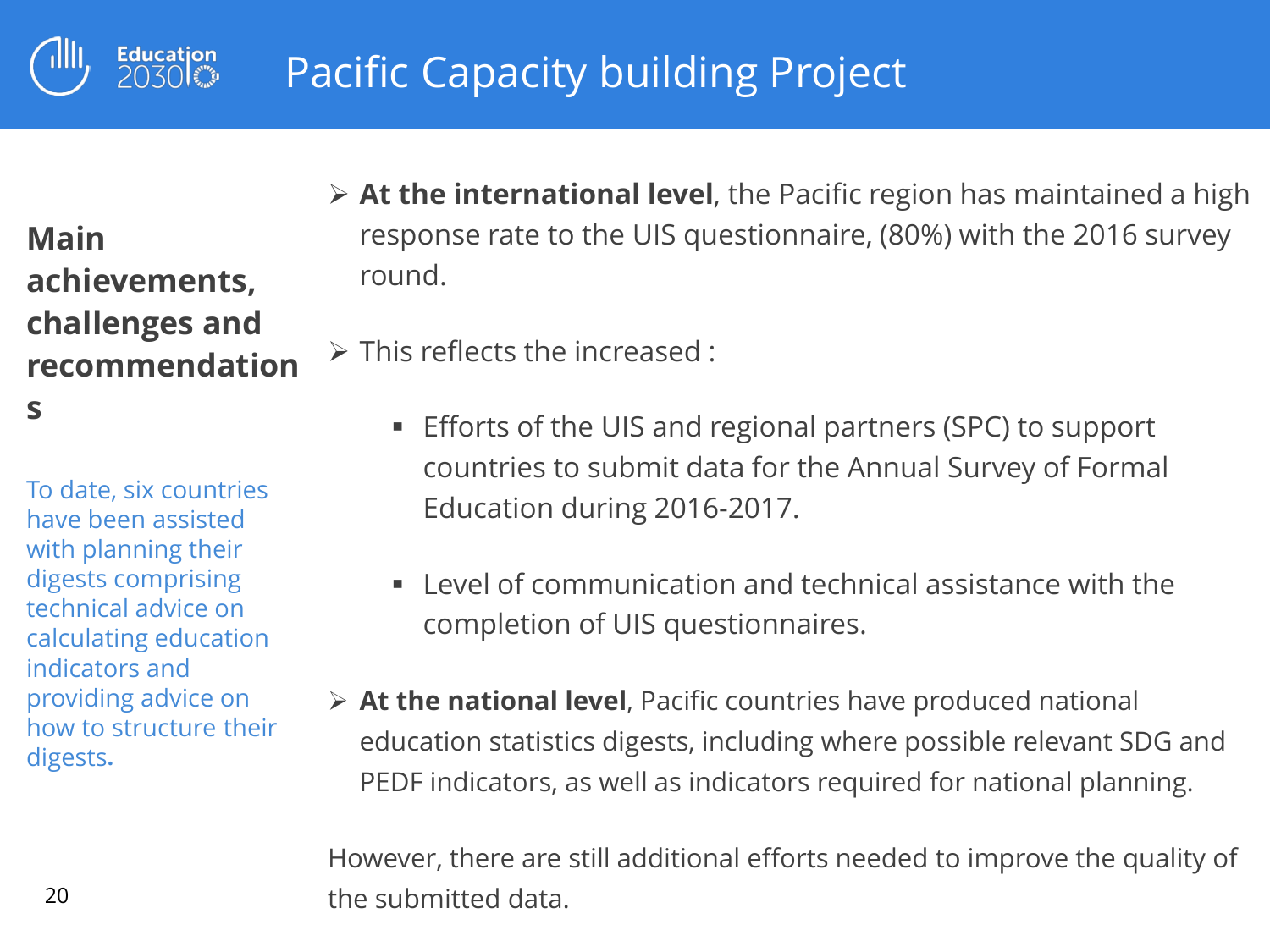**Main** 

**achievements,** 

**challenges and** 

- **recommendation**
- **s**
- 3 ED-DQA reports produced providing recommendations to improve: The **enabling environment** of the data production chain- The **data availability, their accessibility and use, and** guide the **National Strategy for Developing an Education Statistics** in the Pacific .
- **However**, all three DQAF reports produced are still awaiting formal endorsement from government despite formal letters from the UIS Director sent to Ministries of Education requesting the national .
- Also there is a strong need for national advocacy on the NSDES which should be embedded in the existing national strategies.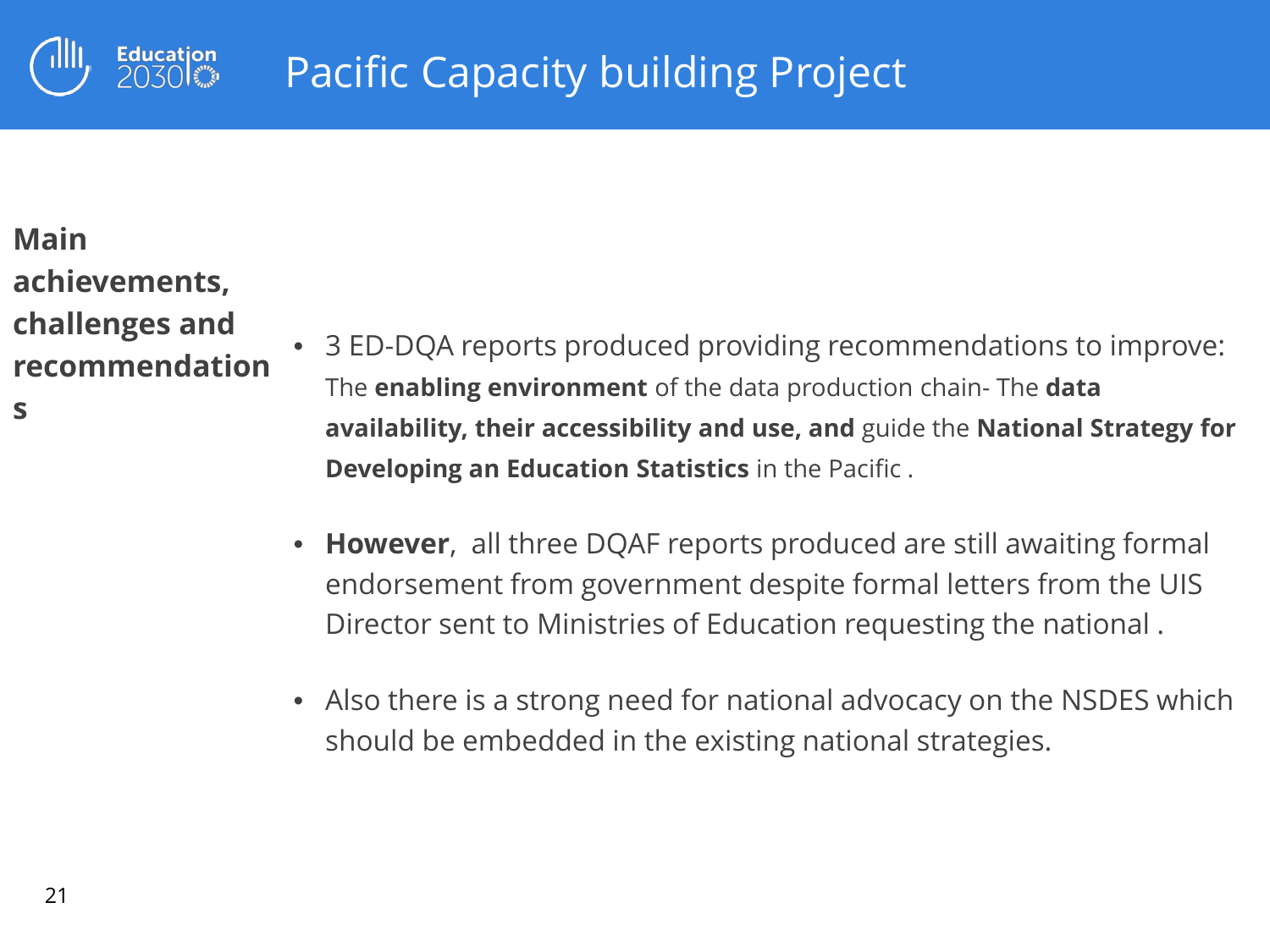#### Education<br>2030 Pacific Capacity building Project

**The Plan for 2017 to the end of the project in December 2018**

- 3 DQAF to conducted in Papua New Guinea , Tuvalu and Tokelau
- 3 NSDES/ data improvement plan in Samoa, Kiribati Tonga, PNG, Tuvalu and Tokelau
- Ed-DQAF online finalized, tested and applied for all remaining Pacific countries
- Organize in Kiribati, Tonga, PNG, Tuvalu, an advocacy meeting to share and discuss their roadmap through the NSDES
- The regional workshops on finance education data
- Joint national training worksop with SPC
- Develop roadmap for PEDF monitoring with PIFS and SPC
- Organisation of online Workshop to train EMIS teams
- Development of Advocacy Materials on NSDES